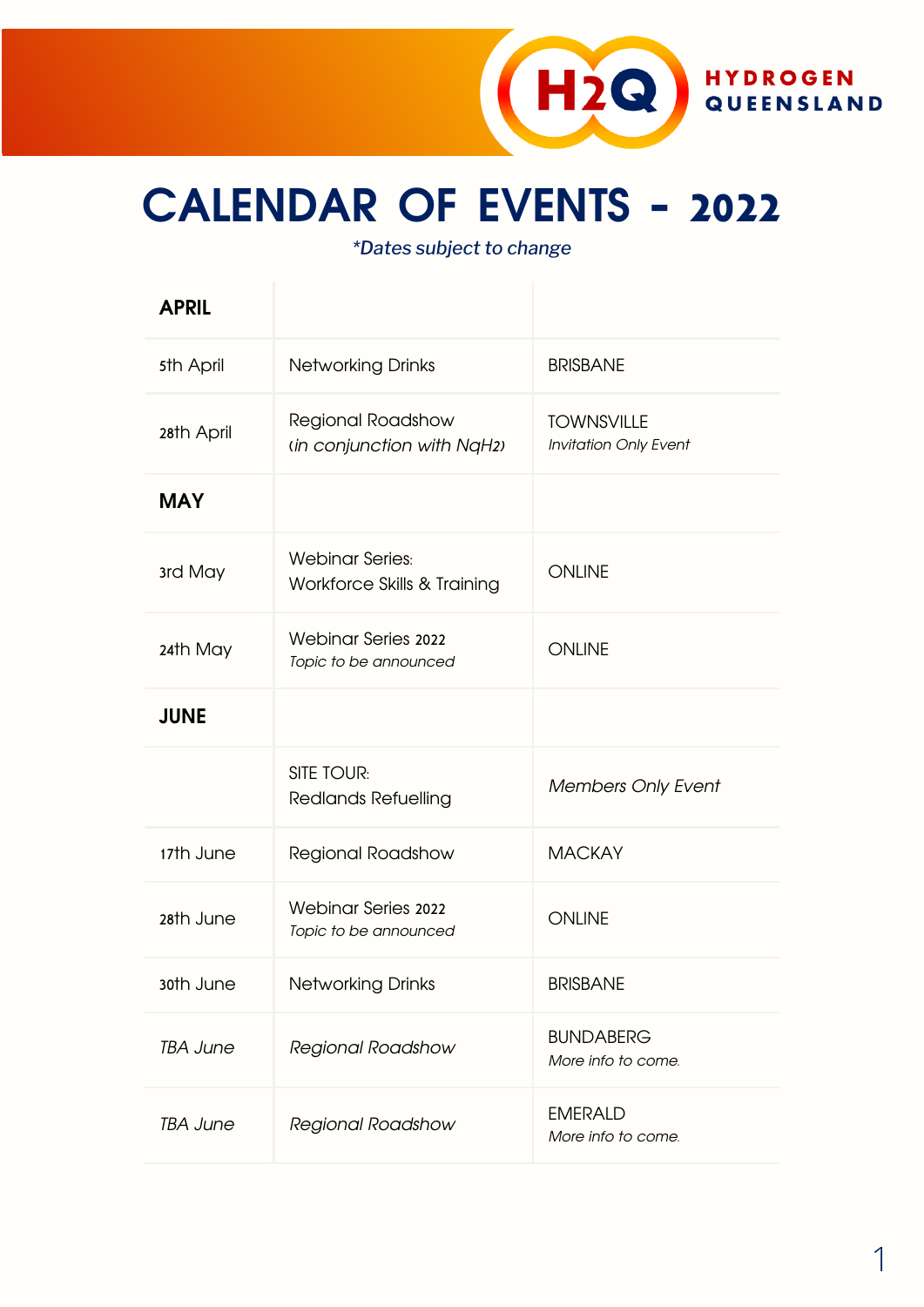

# **CALENDAR OF EVENTS - 2022**

| <b>JULY</b>      |                                                     |                                      |
|------------------|-----------------------------------------------------|--------------------------------------|
| <b>TBA July</b>  | <b>Networking Drinks</b>                            | SUNSHINE COAST<br>More info to come. |
| 19th July        | <b>Webinar Series 2022</b><br>Topic to be announced | <b>ONLINE</b>                        |
| <b>AUGUST</b>    |                                                     |                                      |
| 3rd August       | <b>Networking Drinks</b>                            | <b>BRISBANE</b>                      |
| 23rd August      | <b>Webinar Series 2022</b><br>Topic to be announced | <b>ONLINE</b>                        |
| <b>SEPTEMBER</b> |                                                     |                                      |
| 6th-9th Sept     | Hydrogen Connect Summit                             | <b>BRISBANE</b>                      |
| <b>OCTOBER</b>   |                                                     |                                      |
| 17th Oct         | <b>Networking Drinks</b>                            | <b>BRISBANE</b>                      |
| 25th Oct         | <b>Webinar Series 2022</b><br>Topic to be announced | <b>ONLINE</b>                        |
| TBA Oct          | Regional Roadshow                                   | <b>CAIRNS</b><br>More info to come.  |
| TBA Oct          | Regional Roadshow                                   | <b>MACKAY</b><br>More info to come.  |
| TBA Oct          | Regional Roadshow                                   | <b>EMERALD</b>                       |

**DECEMBER**

More info to come.